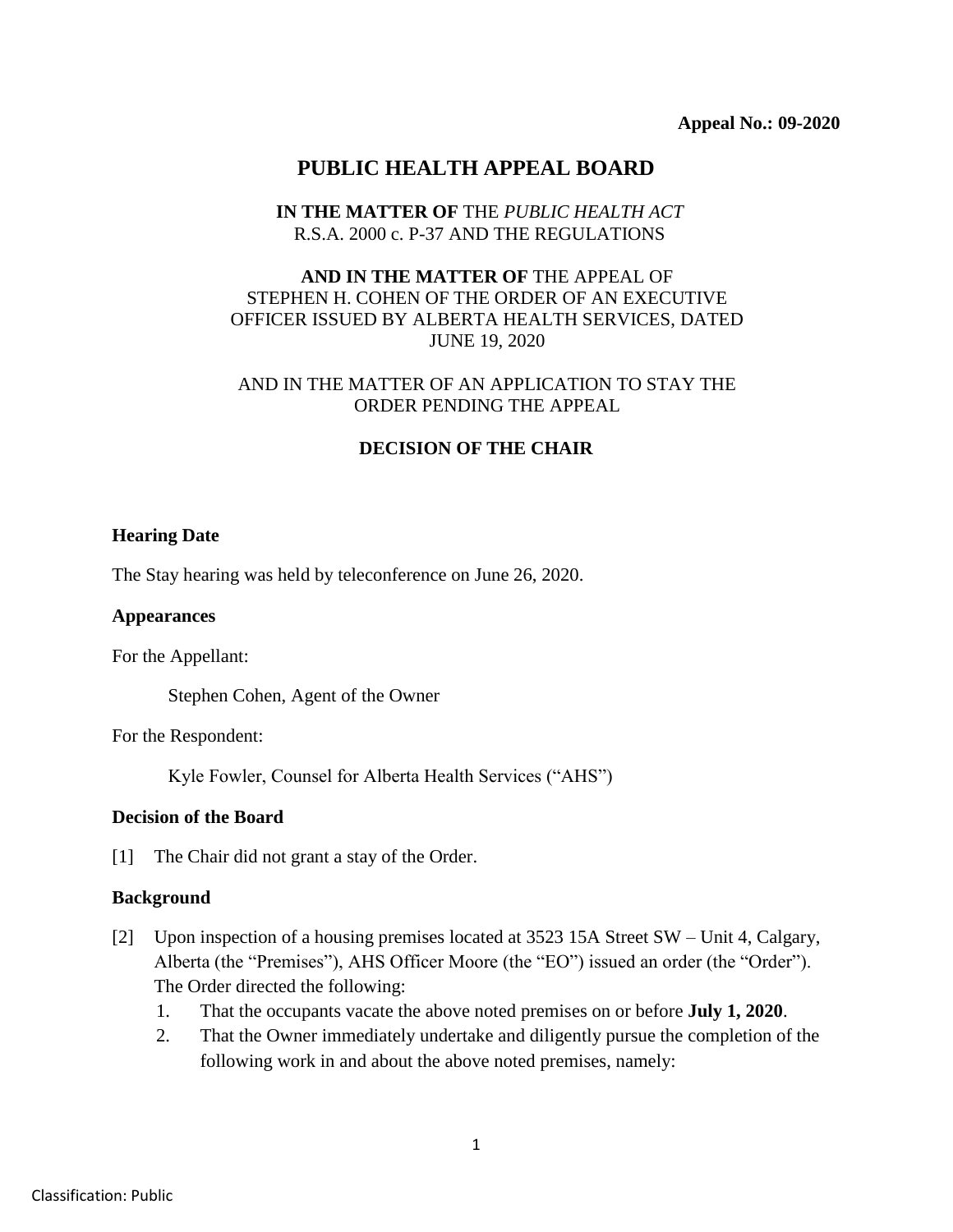- a. Replace or modify the windows in the southeast and southwest corner bedrooms to meet emergency egress requirements.
- b. Replace the kitchen window lock.
- c. Install an operational smoke alarm in the unit.
- d. Remove all of the water damaged subfloor from the hallway and kitchen and reconstruct the subfloor with new materials.
- e. Remove and dispose of mouldy absorbent floor and wall materials in the hallway. Reconstruct the hallway wall and floor with new materials. For non-absorbent materials scrape and clean and disinfect surfaces.
- f. Remove all water damaged bathroom ceiling materials above the shower. Reconstruct with new materials and apply a new finish that is smooth, impervious to moisture and easy to clean.
- g. Install a bathroom ventilation fan with a vent to the exterior of the unit.
- h. Install effective insect screens on all openable windows.
- i. Properly close the hole in the back wall of the kitchen cabinet underneath the sink and apply a finish that is smooth, impervious to moisture and easy to clean.
- j. Install a new floor covering in the kitchen and hallway.
- k. Install new baseboards in the kitchen and hallway.
- l. Replace transition strips between hallway, kitchen, bathroom and bedroom flooring.
- m. Seal the joint between the bathroom vanity countertop and the wall.
- n. Refinish the walls and ceilings in the bathroom so they are smooth, imperious to moisture and easy to clean.
- o. Reseal the joint between the bathroom floor and the bathtub.
- 3. That until such time as the work referred to above is completed to the satisfaction of an Executive Officer of Alberta Health Services; the above noted premises shall remain closed for tenant accommodation purposes.
- [3] On June 24, 2020, the Secretariat of the Public Health Appeal Board (the "Board") received the Notice of Appeal (the "Appeal").
- [4] The Appellant is requesting a stay of the Order pending the hearing of the Appeal.
- [5] The stay application was heard on June 26, 2020, by telephone conference.
- [6] The stay application was heard by the Alternate Vice-Chair (acting as the Chair) of the Board further to s 3(5) of the *Public Health Act* (the "Act") and s 3.5.3 of the Board's Rules of Procedure

2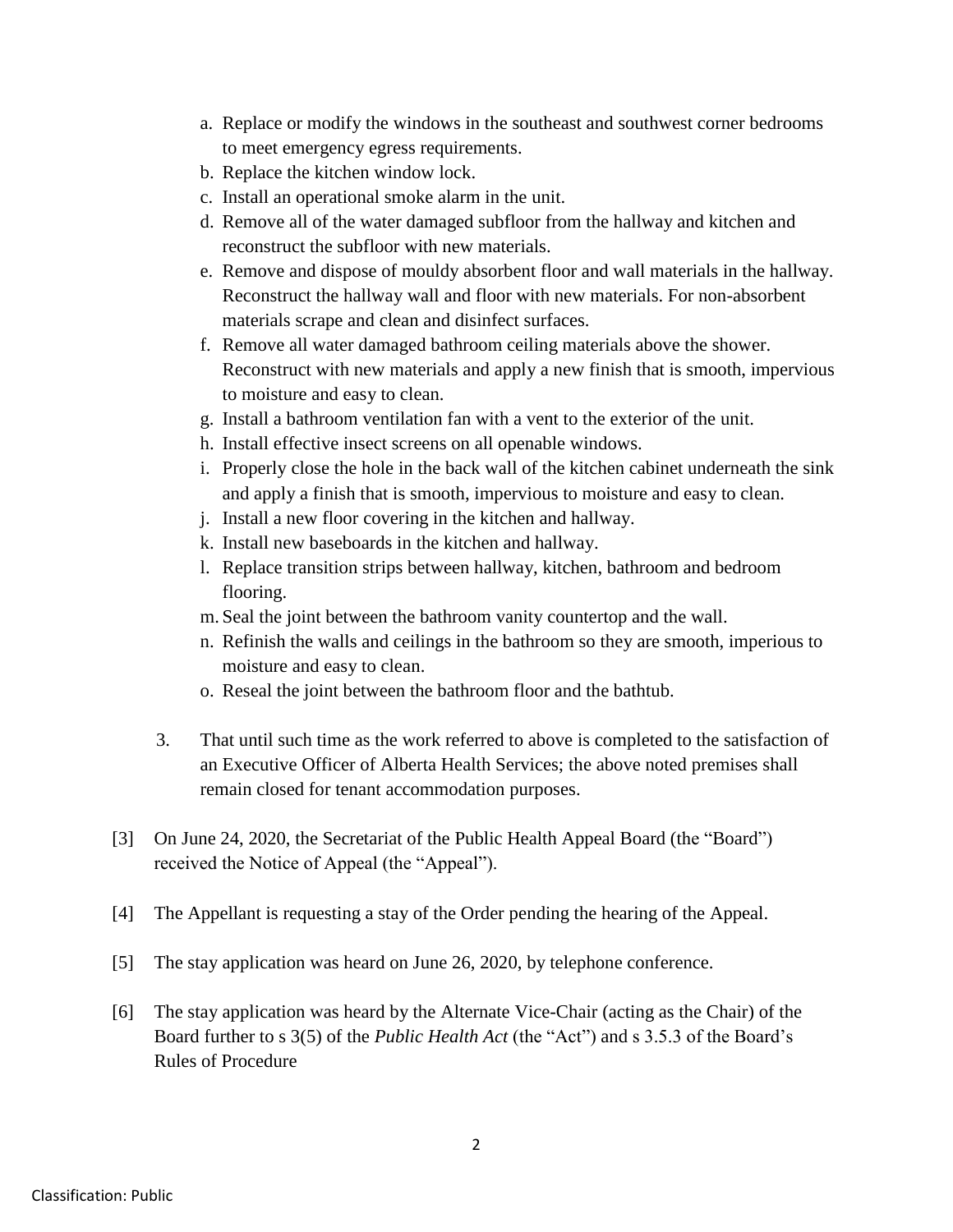[7] The Chair's summary decision was sent to the parties on July 3, 2020.

## **Issue**

[8] Should a stay of the Order be granted?

# **The Law**

[9] A stay may be granted pursuant to s. 6 of the Act, which states:

"*An appeal taken pursuant to section 5 does not operate as a stay of the decision appealed from except so far as the chair or vice-chair of the Board so directs.*"

[10] A stay postpones the enforcement of the Order until the appeal is heard and decided by the Board. The test to be applied is set out in the Supreme Court of Canada decision in *RJR-MacDonald Inc. v. Canada (AG)*, [1995] 3 S.C.R. 199. The test has three components:

i. There must be a serious issue to be determined;

ii. The Appellant must demonstrate irreparable harm if a stay is not granted;

iii. There must be an analysis of the balance of inconvenience, which includes taking into account the public interest.

# **Submission of the Appellant:**

- [11] The Appellant indicated that the Premises had been damaged by the tenants.
- [12] The Premises was vacant as the tenants had been evicted due to nonpayment of rent.
- [13] The Appellant clarified it did not object to the ordered repairs and indicated that some of the work had in fact started. It provided a summary of the work schedule. It was anticipated that the work (with the exception of the window work) would be completed "within two weeks".
- [14] The required windows had reportedly been ordered by the Appellant's contractor but were not expected for "roughly 5 or 6 weeks" due to the impact of the COVID-19 pandemic ("COVID") on the manufacture and/or delivery of the windows.
- [15] It was unfair to expect the Owner to complete the ordered window work without consideration of the impact COVID-19 had on the availability of the required materials.
- [16] The Appellant argued it was prejudicial to the Owner to have the Premises remain closed for tenant accommodation purposes until all ordered work was "completed to the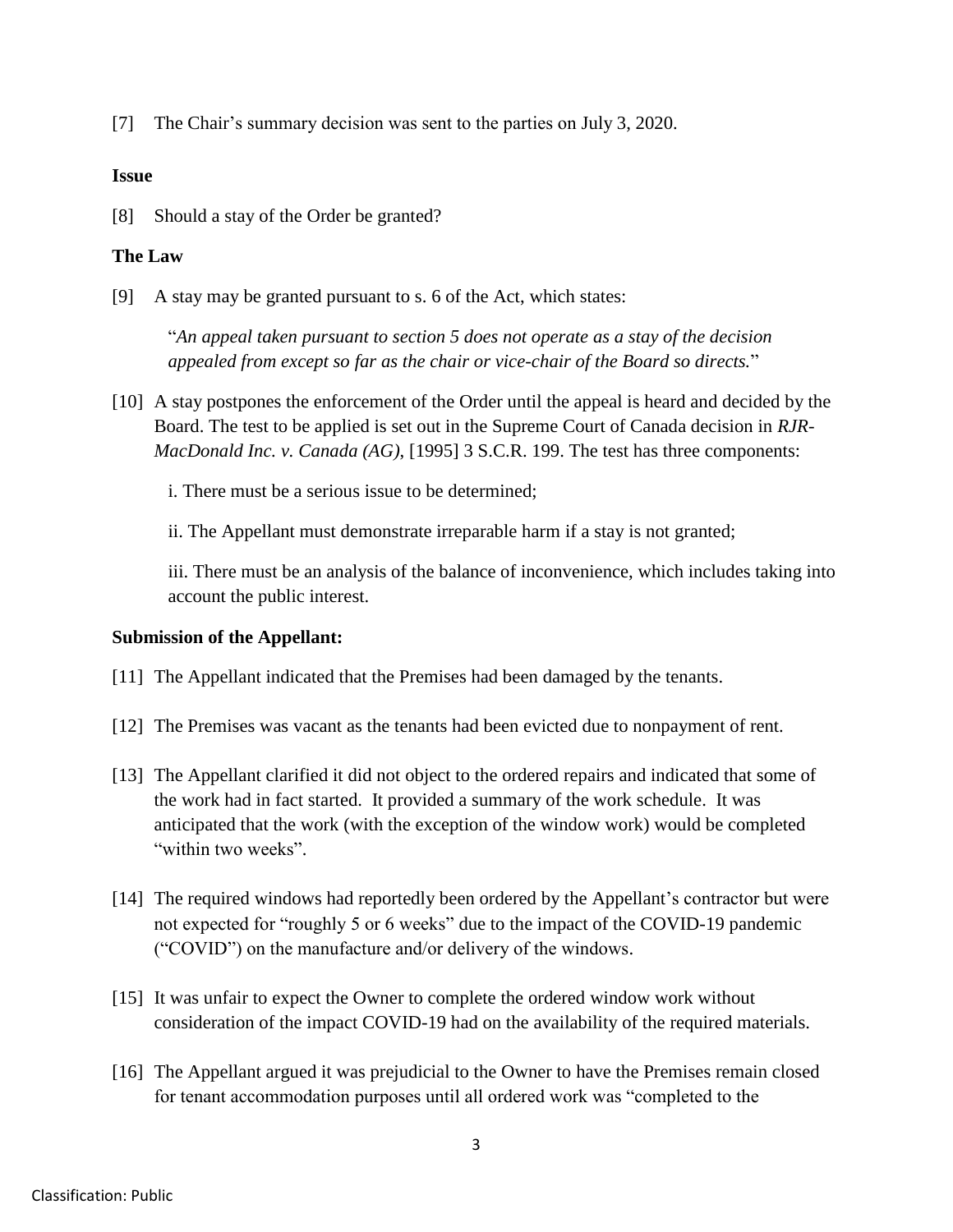satisfaction of an Executive Officer of Alberta Health Services". The inability to rent the Premises was causing irreparable harm to the Owner.

[17] The Appellant advocated that the Premises be open for tenant accommodation purposes once all ordered work, except the windows, was completed.

## **Submissions of the Respondent:**

- [18] The Respondent argued that no serious issue was to be tried since the Appellant did not object to the ordered work.
- [19] The merit hearing would likely be held within the timetable suggested by the Appellant for the ordered work. Further, the Premises was vacant. Thus, there was no irreparable harm to the Owner.
- [20] The condition of the windows and the lack of smoke detectors presented a significant public health hazard.
- [21] In that the Premises was vacant, no tenants were being inconvenienced by the Order.
- [22] In light of the above, it was in the public interest not to grant a stay of the Order.

#### **Analysis/Reasons:**

- [23] The Appellant clarified it had "no objection to the 16 points which require attention", confirmed as the work directed by the Order. Rather, the Appellant requested that the Premises be available for tenant accommodation purposes when the ordered work, except for the windows, was completed. Thus, the Appellant was seeking a stay of item 3 as found on page 4 of the Order.
- [24] The Appellant clarified it was prepared to address its opposition to (portions of) the Order at a merit hearing. The Chair noted the Appellant's arguments regarding the ordered window work and the closure of the Premises for tenant accommodation purposes.
- [25] The Chair found the Appeal presented serious issues to be determined.
- [26] The Appellant submitted that the completion of the ordered window work would be delayed due to COVID impacts on the manufacture and supply of windows. It argued that this delay, combined with the closure of the premises for tenant accommodation purposes, would result in a loss of rental revenue.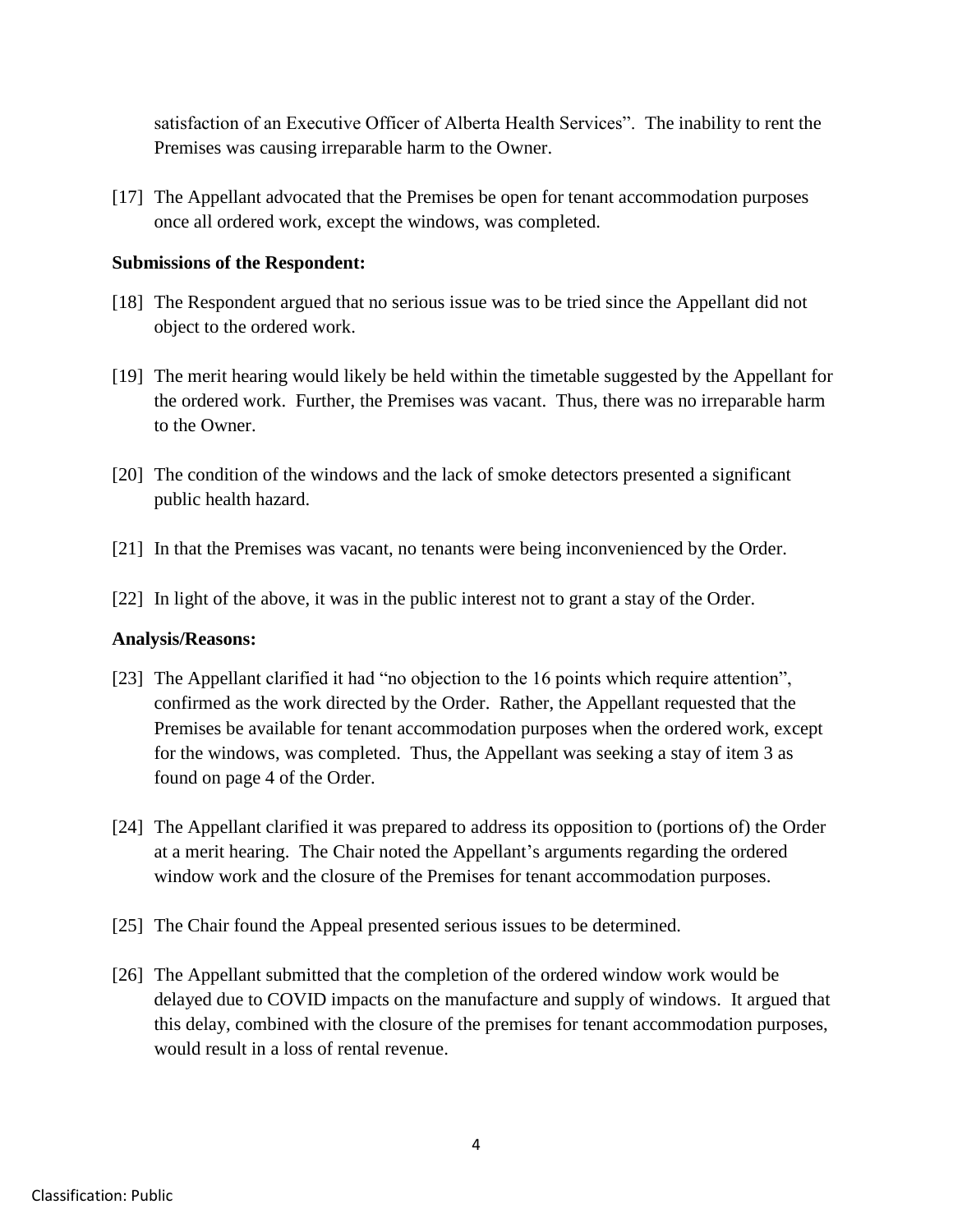- [27] The Chair acknowledged the Appellant's reported difficulties securing materials on a timely basis for the ordered window work. It was understood that any such delay was COVID related, industry wide and not specific to this work program. Further, the Chair was mindful that the Appellant had committed to undertake all work as directed and had in fact ordered the windows. It was stated that the ordered work (including the windows) would be completed within six weeks. It was confirmed by the Appellant that the Premises was vacant.
- [28] In light of the above, the Chair found the Appellant did not demonstrate irreparable harm if the stay was not granted.
- [29] It was deemed reasonable by the Chair that COVID factors may create inconveniences to the community at large and to work programs, including that ordered at the Premises. This was not understood by the Chair to be unfair or prejudicial to the Owner. In that the Appellant had agreed to the directed work and had in fact ordered the windows, the Chair understood any inconvenience related to potential delays in renting the Premises to be largely undefined.
- [30] The Chair was also mindful of the public interest. The Chair understood the reported contraventions of s  $III(3)(b)(i)$  and (ii) of the Minimum Housing and Health Standards (the "MHHS") to be unrefuted. The Chair was not swayed by the Appellant's argument, largely based on the historical use of the Premises for tenant accommodation purposes, that the existing windows did not present a danger to the public. Rather, the Chair was mindful of the MHHS requirements for unobstructed window openings and understood the existing windows to not meet these requirements, thus presenting a defined risk to the health and well-being of potential occupants of the Premises. Lastly, there was no public inconvenience as the Premises was vacant.
- [31] Further to the above discussion, the Chair found the balance of inconvenience (including the public interest) not to support a stay of the Order.
- [32] In summary, upon review of the tests noted under paragraph [10] above, the Chair's findings did not support a stay of the Order.

#### **Conclusion:**

[33] In keeping with the above reasons, the Chair did not grant a stay of the Order.